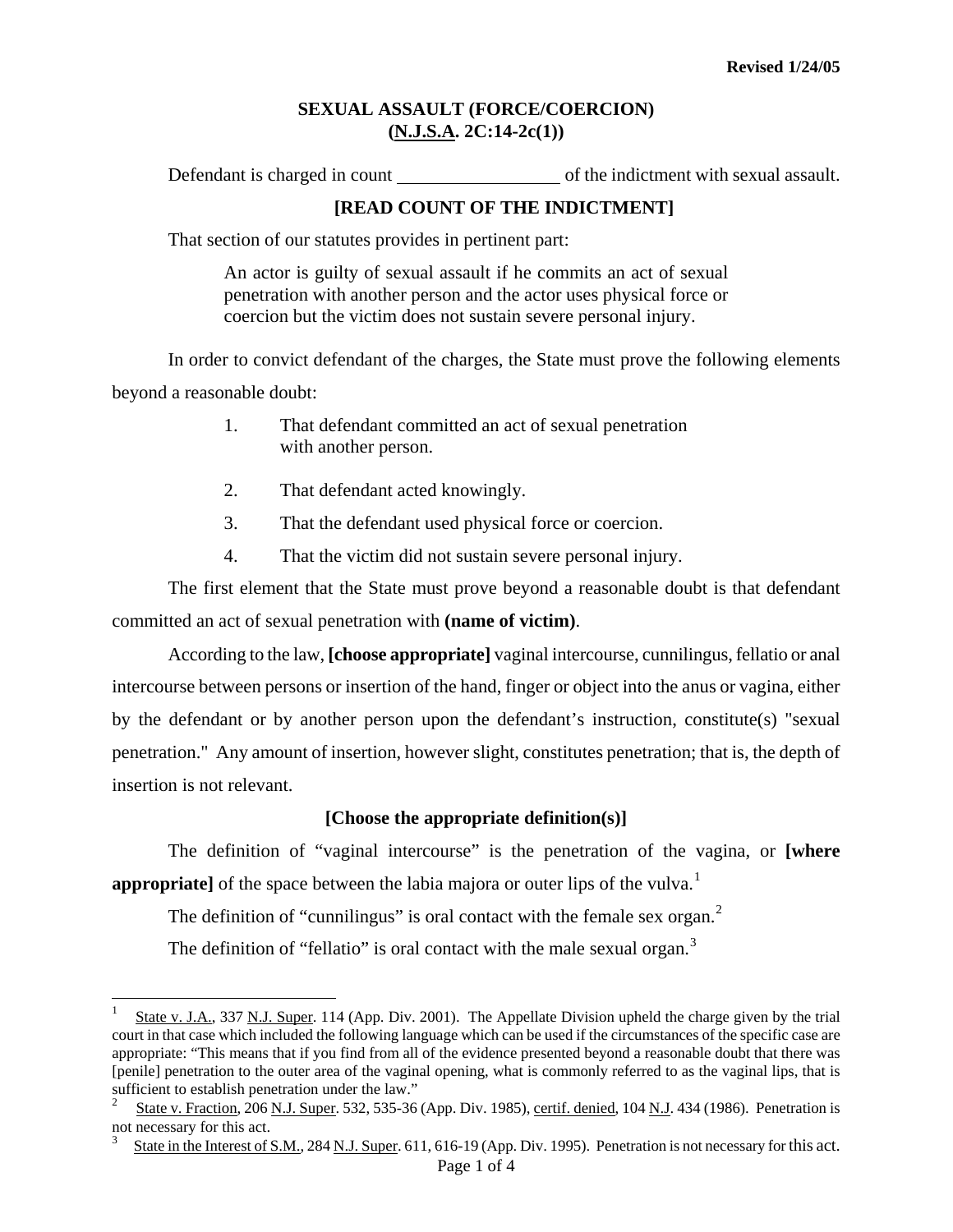### **SEXUAL ASSAULT (FORCE/COERCION (N.J.S.A. 2C:14-2c(1))**

The definition of "anal intercourse" is penetration of any depth into the anus.<sup>[4](#page-0-3)</sup>

The second element that the State must prove beyond a reasonable doubt is that defendant acted knowingly. A person acts knowingly with respect to the nature of his/her conduct or the attendant circumstances if he/she is aware that the conduct is of that nature or that such circumstances exist or the person is aware of a high probability of their existence. A person acts knowingly with respect to a result of the conduct if he/she is aware that it is practically certain that the conduct will cause a result. "Knowing," "with knowledge," or equivalent terms have the same meaning.

Knowledge is a condition of the mind.<sup>[5](#page-1-0)</sup> It cannot be seen. It can only be determined by inferences from defendant's conduct, words or acts. A state of mind is rarely susceptible of direct proof but must ordinarily be inferred from the facts. Therefore, it is not necessary that the State produce witnesses to testify that an accused said that he/she had a certain state of mind when he/she did a particular thing. It is within your power to find that such proof has been furnished beyond a reasonable doubt by inferences which may arise from the nature of his/her acts and conduct and from all he/she said and did at the particular time and place and from all surrounding circumstances established by the evidence.

The third element that the State must prove beyond a reasonable doubt is that defendant used physical force or coercion.

Physical force is defined as the commission of the act of sexual penetration without the victim's freely and affirmatively given permission to the specific act of penetration alleged to have occurred. You must decide whether the defendant's alleged act of penetration was undertaken in circumstances that led the defendant reasonably to believe that the victim had freely given affirmative permission to the specific act of sexual penetration. Simply put, affirmatively given permission means the victim did or said something which would lead a reasonable person to believe [he/she] was agreeing to engage in the act of sexual penetration, and freely given permission means the victim agreed of [his/her] own free will to engage in the act of sexual penetration. Freely and affirmatively given permission can be indicated either through words or through actions that, when viewed in the light of all the surrounding circumstances, would demonstrate to a reasonable person that affirmative and freely given permission for the specific act of sexual penetration had been given.

<sup>4</sup> State v. Gallagher, 286 N.J. Super. 1, 13 (App. Div. 1995), certif. denied, 146 N.J. 569 (1996).

<span id="page-1-1"></span><span id="page-1-0"></span>If coercion is charged, do not read the "condition of the mind" portion of the charge now but do so after the definition of coercion is read to the jury.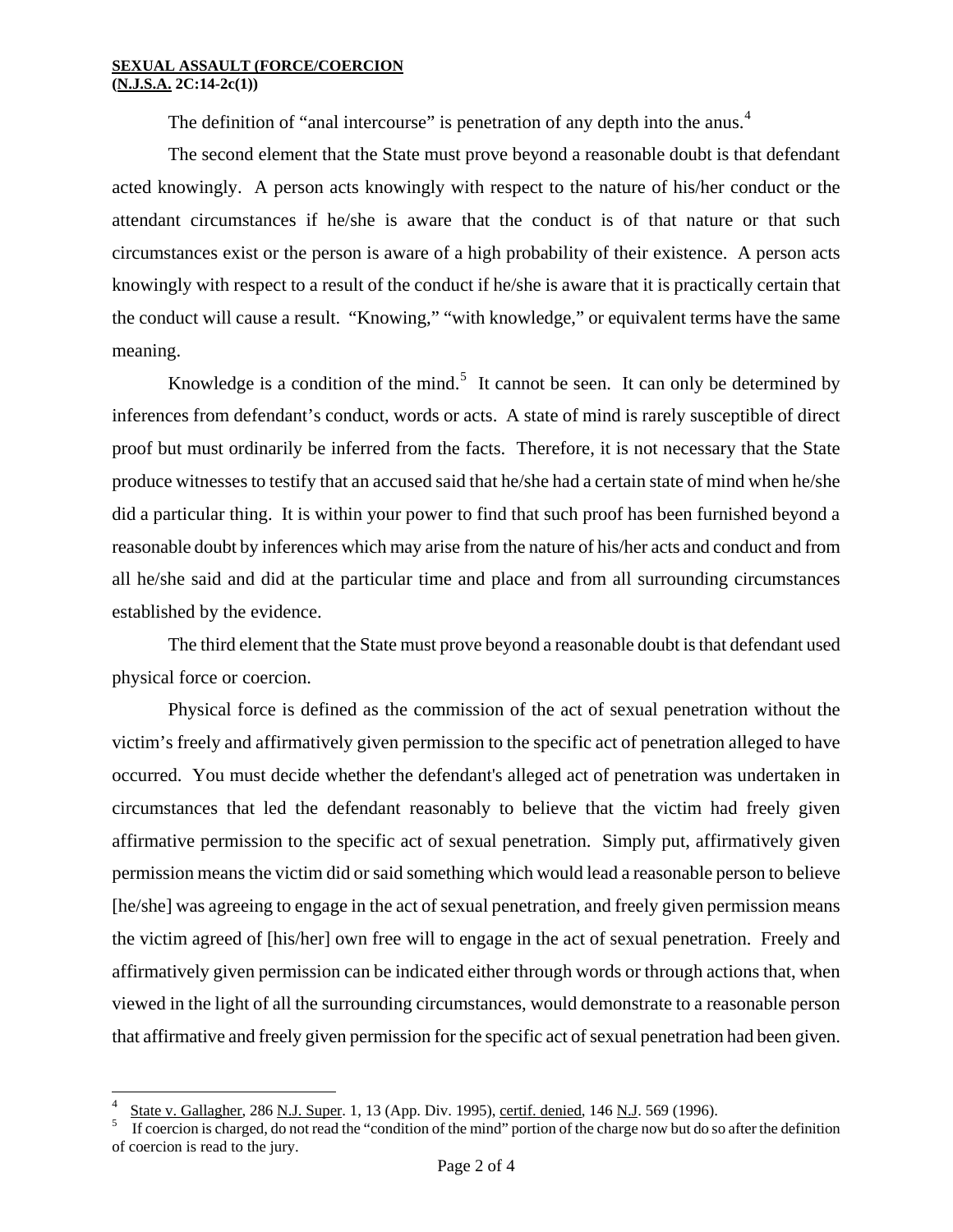Persons need not, of course, expressly announce their consent to engage in an act of sexual intercourse for there to be affirmative permission. Permission to engage in an act of sexual penetration can be and indeed often is indicated through physical actions rather than words. Permission is demonstrated when the evidence, in whatever form, is sufficient to demonstrate that a reasonable person would have believed that the alleged victim had affirmatively and freely given authorization to the act.

Proof that the act of sexual penetration occurred without the victim's permission can be based on evidence of conduct or words in light of surrounding circumstances, and must demonstrate beyond a reasonable doubt that a reasonable person would not have believed that there was affirmative and freely given permission. If there is evidence to suggest that the defendant reasonably believed that such permission had been given, the State must demonstrate beyond a reasonable doubt either that the defendant did not actually believe that such permission had been freely given, or that such a belief was unreasonable under all of the circumstances.<sup>[6](#page-1-1)</sup>

In determining the reasonableness of defendant's belief that the victim had freely given affirmative permission, you must keep in mind that the law places no burden on the alleged victim to have expressed non-consent or to have denied permission. You should not speculate as to what the alleged victim thought or desired or why [he/she] did not resist or protest. The State is not required to prove that the victim resisted.

To find that the defendant used coercion, you must find that defendant, with the purpose to unlawfully restrict **(name of victim)** freedom of action to engage in or refrain from engaging in the act of sexual penetration, threatened to: $<sup>7</sup>$  $<sup>7</sup>$  $<sup>7</sup>$ </sup>

# **[Charge applicable language]**

- (1) inflict bodily injury on anyone or commit any other offense;
- (2) accuse anyone of an offense;
- (3) expose any secret which would tend to subject any person to hatred, contempt or ridicule, or to impair his or her credit or business repute;
- (4) take or withhold action as an official, or cause an official to take or withhold action;
- (5) testify or provide information or withhold testimony or information with respect to another's legal claim or defense; or

<span id="page-2-1"></span><sup>6</sup> State in the Interest of M.T.S., 129 N.J. 422, 444-49 (1992).

<span id="page-2-0"></span><sup>7</sup> See N.J.S.A. 2C:14-1j and 2C:13-5.